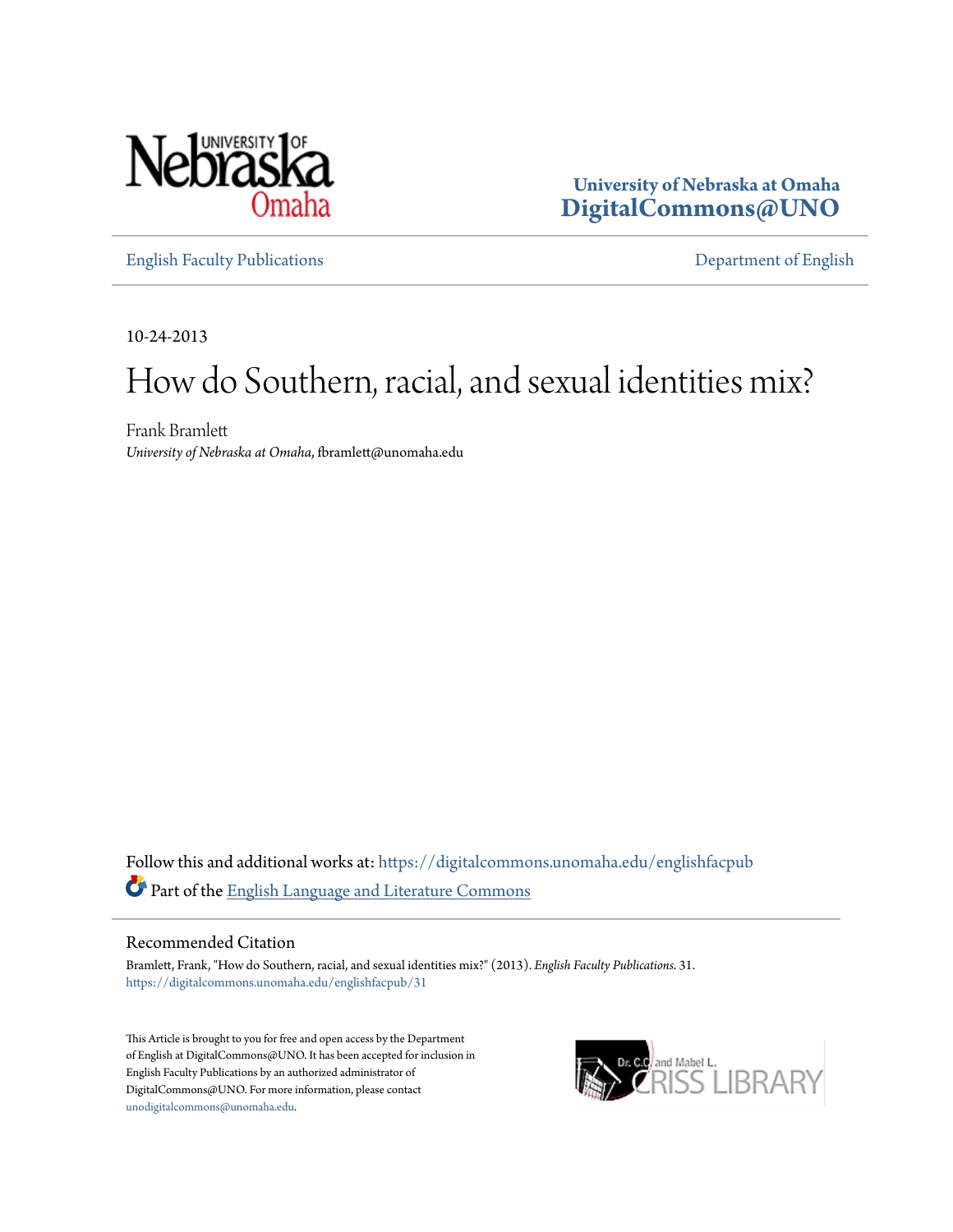# How do Southern, racial, and sexual identities mix?

This weekend, I have the great fortune to participate in Comics Studies in the US South, a symposium held at the University of South Carolina. My talk explores the juncture of linguistic production, race and ethnicity, and sexuality in characters that are presented as Southern. It isn't my intention to make a broad survey of comics but instead to examine two in particular, Kyle's Bed & Breakfast, by Greg Fox, and Stuck Rubber Baby, by Howard Cruse.

The first comic, *Kyle's Bed & Breakfast [\(http://kylesbnb.blogspot.se/\)](http://kylesbnb.blogspot.se/)*, is not a comic about the South. It is set in Northport, on Long Island, a small picturesque community in rural New York. Written, drawn, and colored by Greg Fox, this comic is meant to be a kind of soap opera serial about the lives of the gay men who live in the B&B. There have been a couple of Southern men who have entered the story lines. The most recent one is Drew, a social worker who is originally from Huntsville, Alabama. He develops a relationship with Lance, a long-term resident of the B&B who originally comes from Chicago.



[\(https://pencilpanelpage.files.wordpress.com/2013/10/2012‑episode‑343‑kbnb‑drew‑lance‑](https://pencilpanelpage.files.wordpress.com/2013/10/2012-episode-343-kbnb-drew-lance-meet.jpg) meet.jpg)

Drew & Lance meet

The second comic is Stuck Rubber Baby, a graphic novel written and drawn by Howard Cruse. Set in the fictional city of Clayfield, it is modeled on Birmingham, Alabama, in the midst of the Civil Rights Movement, depicting the tortuous complexities of race relations and sexuality in an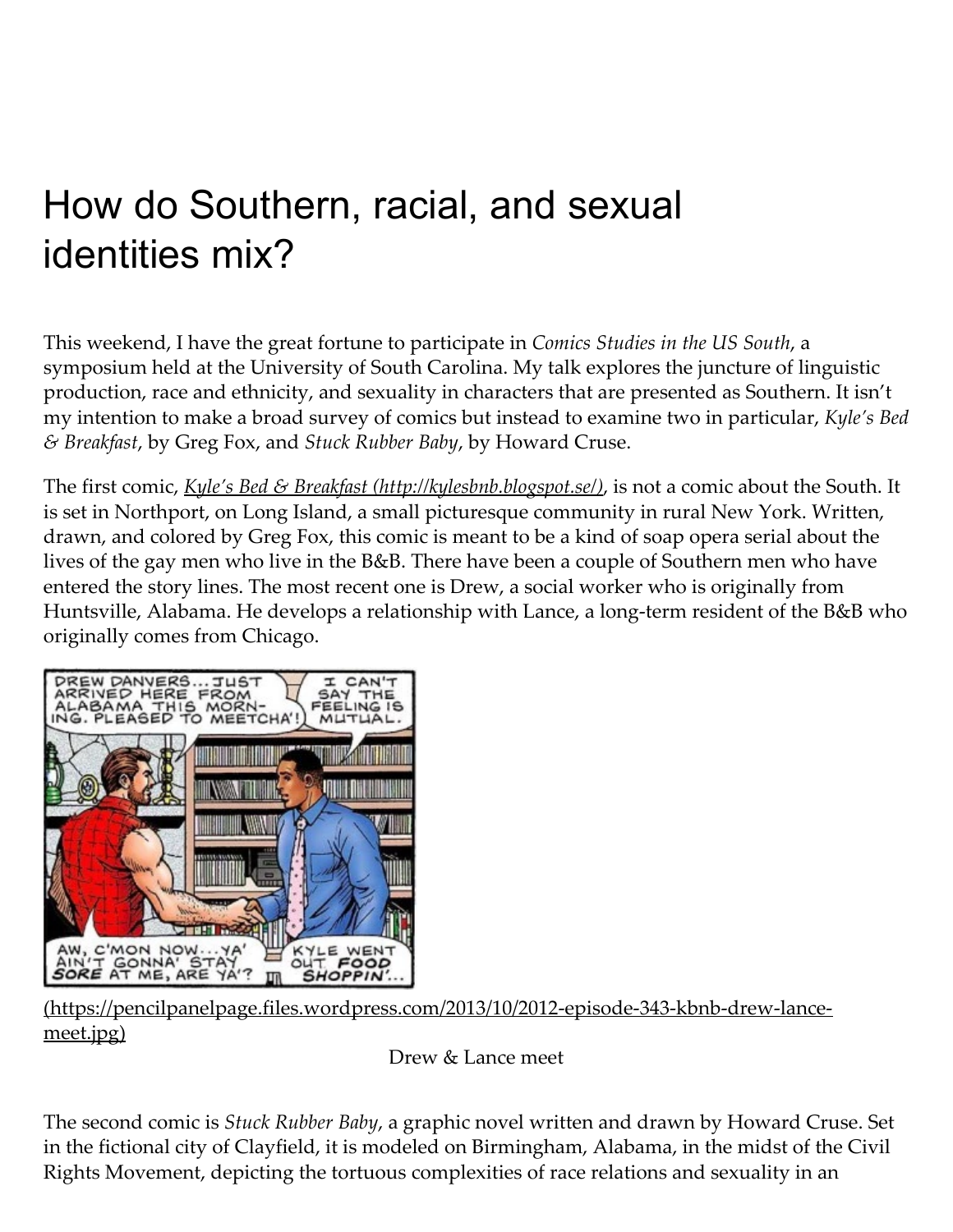environment of police brutality, KKK lynchings, economic inequality, and changing gender roles, among others. All of the characters in Stuck Rubber Baby engage in everyday friendships and romantic relationships that variously reify, cross, or minimize racial boundaries.



[\(https://pencilpanelpage.files.wordpress.com/2013/10/marge‑effie‑toland.jpg\)](https://pencilpanelpage.files.wordpress.com/2013/10/marge-effie-toland.jpg) Marge and Effie (facing the reader) meet Toland

In both of these comics, characters refer to markers of identity in their conversations with other characters. Drew and Lance, for example, talk in a limited way about what it means to be from the South, and they directly address stereotypes about the South and about Southerners. Two of the stereotypes are food-oriented, including fried chicken and ribs, among others. In Stuck Rubber Baby, characters foreground the notions of race and sexuality, but the Southern-ness of the characters is woven into the fabric of their being, their ways of life. In Kyle's Bed & Breakfast, the presence of a Southerner is unusual, an event to be noticed and critiqued, sometimes positively, sometimes negatively. In Stuck Rubber Baby, the Southern-ness is of course not notable, not much to be commented on. Though there are some non‑Southern characters in the story, their 'otherness' is mentioned usually in passing, as part of the day‑to‑day, not a subject of conversation per se.

The questions of regional identity and sexuality get trickier, though, if there are not explicit mentions of it. What I mean by this is that there are cues that, when bundled together, suggest a regional identity more strongly than others.

One such example can be found in Scenes from a Multiverse [\(http://amultiverse.com/\)](http://amultiverse.com/). In this particular comic, titled 'Blessed Are the Programmers (http://amultiverse.com/2012/12/05/blessed $are$ -the-programmers $\Delta'$ , it is clear that the sexuality of the couple should be read as heterosexual, insofar as computer code can become sentient, much less sexual. The four panels contain a discussion between two characters who have 'children,' and specifically a daughter named Jenny. Studying the dialogue in the panels, the banner, the title, and even the alt‑text gives no indication that this should be construed specifically as a comic about the U.S. South. Indeed, the linguistic features used by the 'guy' (i.e., She don't believe; no more; and I ain't seen no) point to any number of 'working class' dialects found throughout the English‑speaking world, ranging from Birmingham, Alabama, to Birmingham, England, and around the world.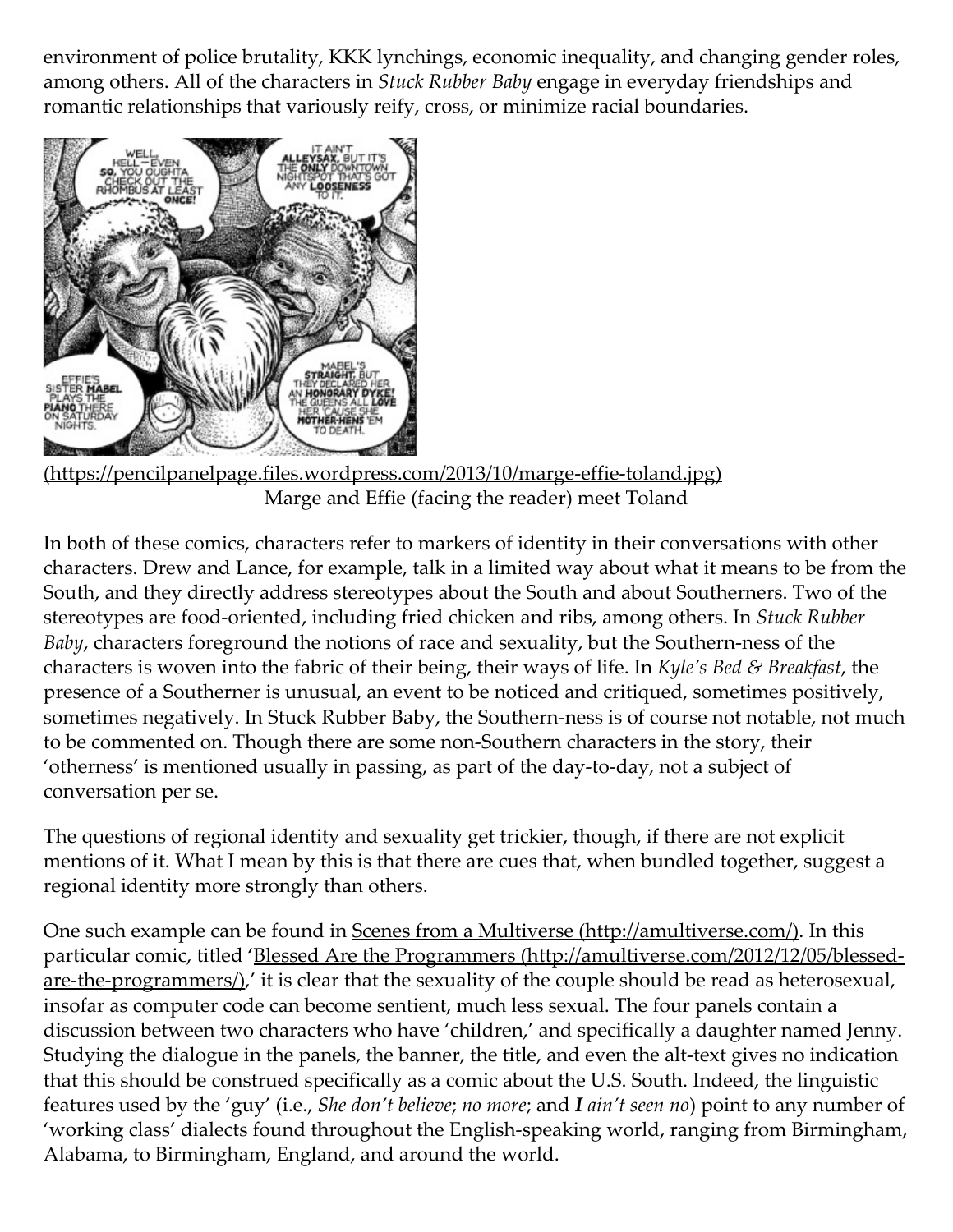

[\(https://pencilpanelpage.files.wordpress.com/2013/10/sfam‑2012‑12‑05‑blessed‑are‑the‑](https://pencilpanelpage.files.wordpress.com/2013/10/sfam-2012-12-05-blessed-are-the-programmers-ppp-edit.png) programmers‑ppp‑edit.png)

### Blessed Are the Programmers

Other cues, though, indeed point to this comic as being a critique specifically of the US South. The 'male' character wears a white tank‑top (undershirt) known in some circles as a 'wife beater,' a cue that often points to a stereotyped 'redneck' – a hypermasculine, anti-woman identity. The topic of conversation, though, may be the trump here that indicates Southern identity. The idea of homeschooling and the idea of evolution vs. creationism are oft-cited examples of antiintellectualism in the US South. Of course, it isn't true that only Southerners homeschool their children, and it isn't true that only Southerners or all Southerners reject scientific reasoning. This is made clear in the disagreement that the two characters have. The 'dad' subscribes to one set of ideas, and the 'mom' subscribes to another set. Interestingly, the 'mom' does not use any nonstandard (or working class) linguistic features in her speech. Is she a Southerner? Can she even be a Southerner if she doesn't use certain linguistic features? Further, do readers ascribe a racial or ethnic identity on these characters? How weak or how strong is the possibility that these characters are construed as white?

Recently, I re-read an article by Leonard Rifas on race in comix. He refers to the representation of racial identity in underground comix as a 'tangle,' and he pinpoints race thusly:

"It can be hard to shake the common sense idea that people belong to different races. There is no question that human differences are observable in eye‑color, hair color, skin color, head shape, blood type, and many other biological dimensions, however, clear-cut boundaries between races do not exist as biological facts. People "construct" racial groups by emphasizing certain features and then exaggerating the differences between people who do or do not have these features, and then minimizing differences within those contrasting groups." (2004, ImageText, 1.1) [\(http://www.english.ufl.edu/imagetext/archives/v1\\_1/rifas/index.shtml#47\)\).](http://www.english.ufl.edu/imagetext/archives/v1_1/rifas/index.shtml#47)

Rifas is right to point out how we construct racial groups, and we have more work to do to understand and overturn racism. And like groups of people based on 'race,' we also create other groups when we emphasize certain features, exaggerate differences between groups, and